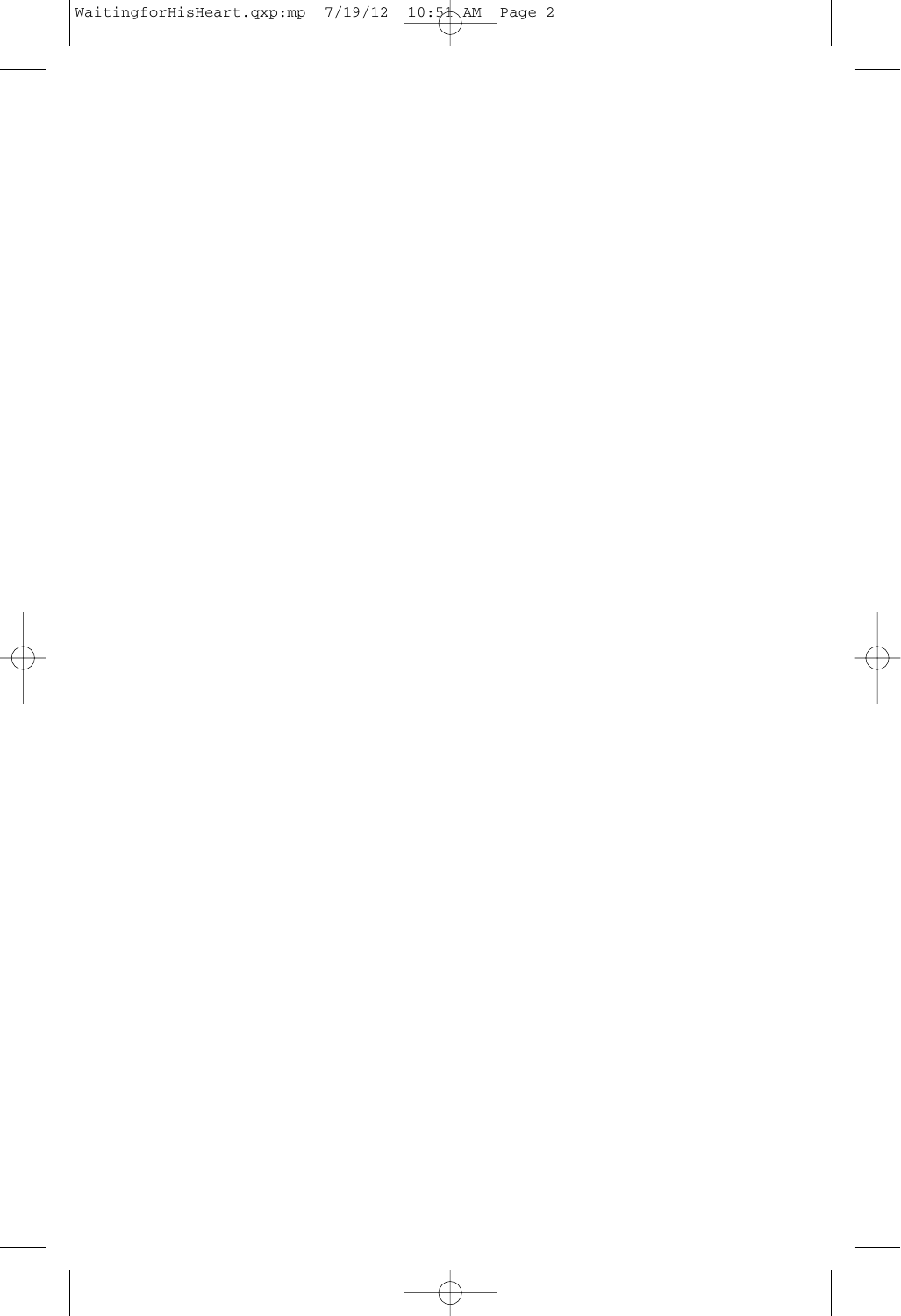# WAITING FOR HIS HEART LESSONS FROM A WIFE WHO CHOSE TO STAY

## JOY MCCLAIN

**MOODY PUBLISHERS** CHICAGO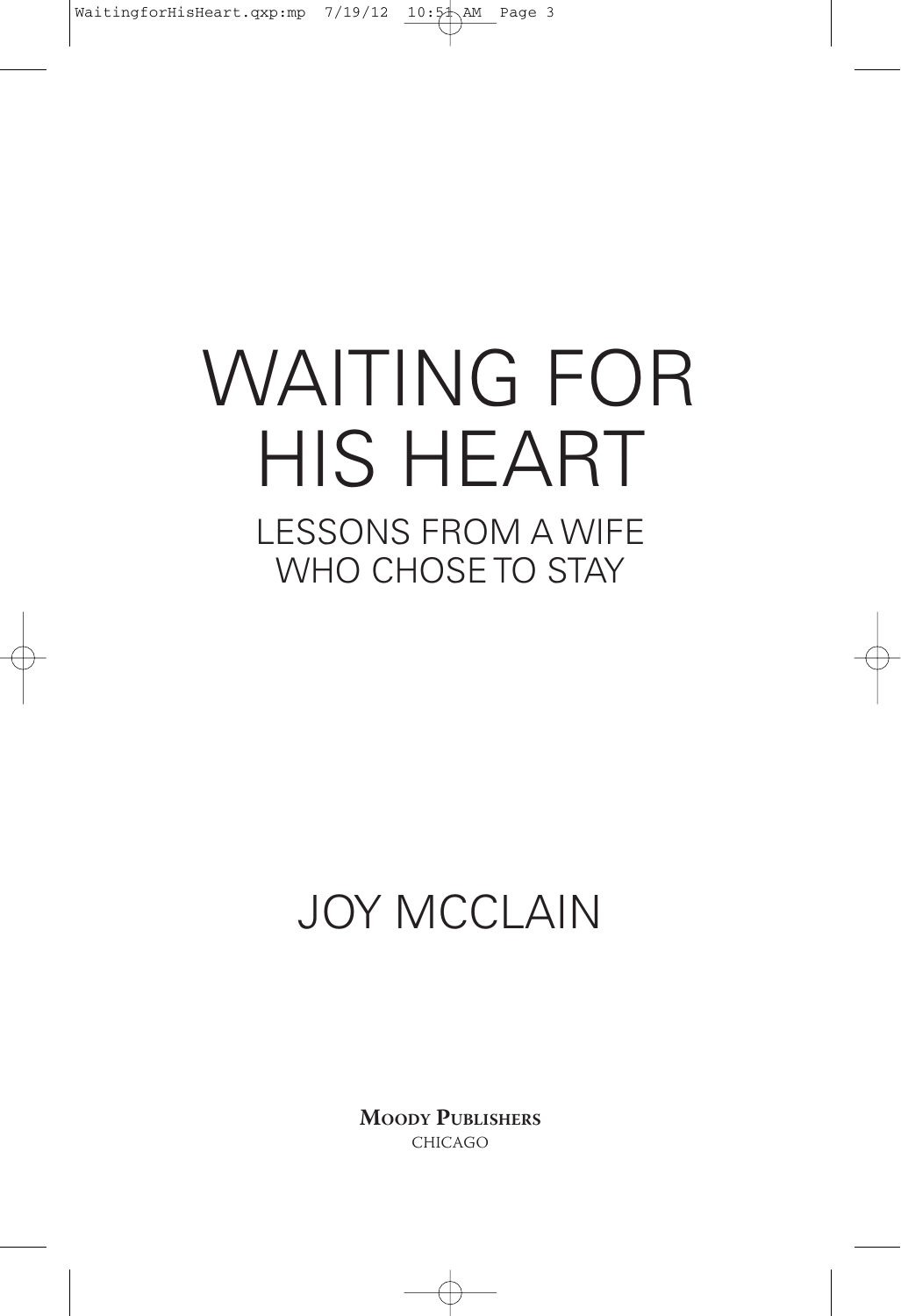#### © 2012 by **JOY MCCLAIN**

All rights reserved. No part of this book may be reproduced in any form without permission in writing from the publisher, except in the case of brief quotations embodied in critical articles or reviews.

All Scripture quotations, unless otherwise indicated, are taken from the Holy Bible, New International Version®, NIV®. Copyright ©1973, 1978, 1984, 2011 by Biblica, Inc.™ Used by permission of Zondervan. All rights reserved worldwide. www.zondervan.com

Scripture quotations marked NASB are taken from the New American Standard Bible®, Copyright © 1960, 1962, 1963, 1968, 1971, 1972, 1973, 1975, 1977, 1995 by The Lockman Foundation. Used by permission. (www.Lockman.org)

Scripture quotations marked NLT are taken from the Holy Bible, New Living Translation, copyright © 1996, 2004. Used by permission of Tyndale House Publishers, Inc., Wheaton Illinois 60189, U.S.A. All rights reserved.

Scripture quotations marked KJV are taken from the King James Version.

Edited by Pam Pugh Interior Design: Ragont Design Cover Design: kathryn Joachim Cover Image: Daniel Davidson / Sad Monkey Design Author Photo: Micala McClain

Library of Congress Cataloging-in-Publication Data

McClain, Joy.

Waiting for his heart : lessons from a wife who chose to stay / Joy McClain. p. cm. ISBn 978-0-8024-0590-6

1. Marriage—Religious aspects—Christianity. 2. Alcoholism—Religious aspects—Christianity. 3. McClain, Joy. 4. McClain family. I. Title. BV835.M337 2012 248.8'44—dc23

2012014083

Moody Publishers is committed to caring wisely for God's creation and uses recycled paper whenever possible. The paper in this book consists of 10 percent post-consumer waste.



We hope you enjoy this book from Moody Publishers. Our goal is to provide high-quality, thought-provoking books and products that connect truth to your real needs and challenges. For more information on other books and products written and produced from a biblical perspective, go to www.moodypublishers .com or write to:

> Moody Publishers 820 n. LaSalle Boulevard Chicago, IL 60610

1 3 5 7 9 10 8 6 4 2

Printed in the United States of America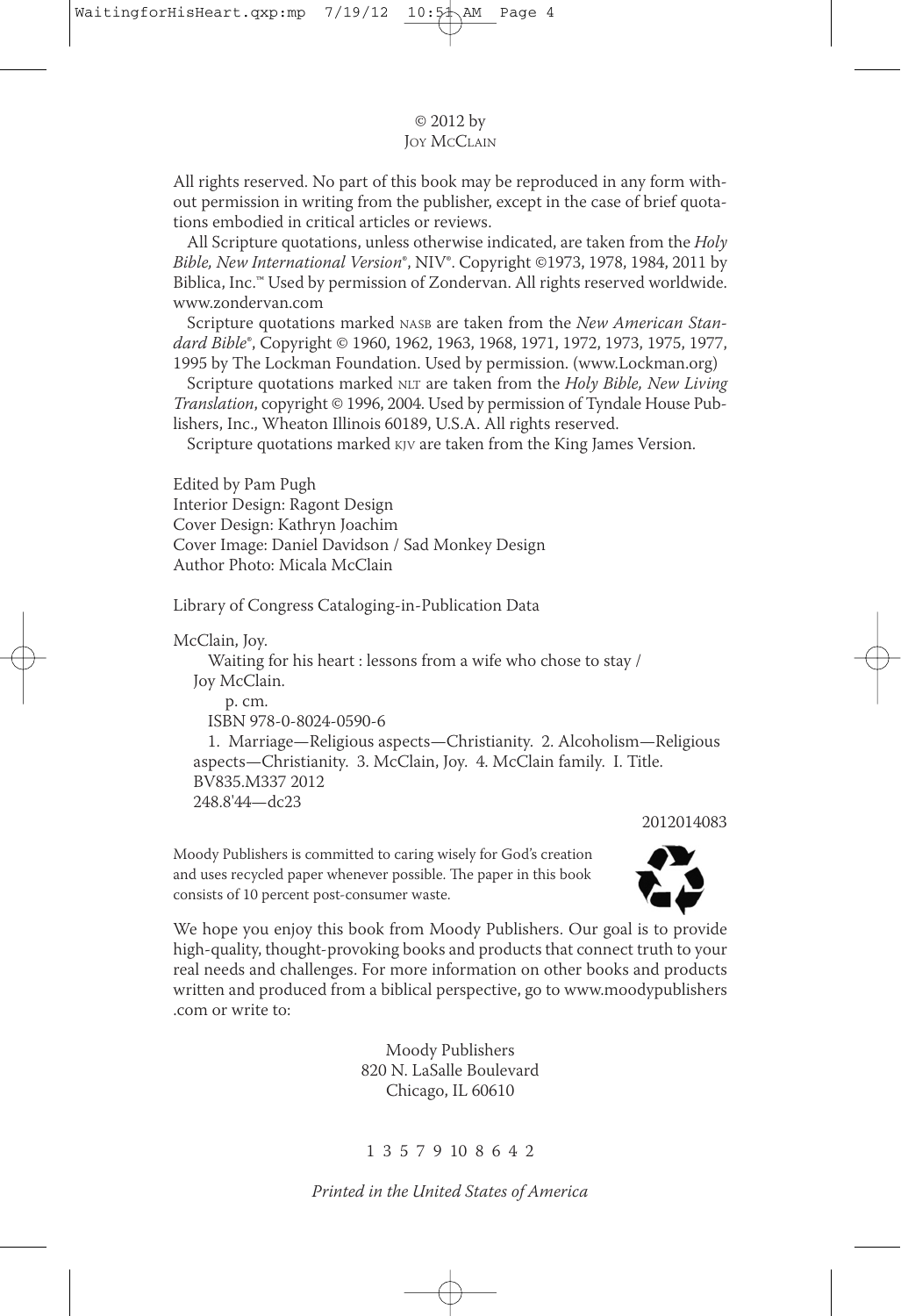To my beloved husband, Mark, and our children, Jordan, Kristen, and Jena, thank you for being willing to share God's redemptive grace in our lives. To God be the glory!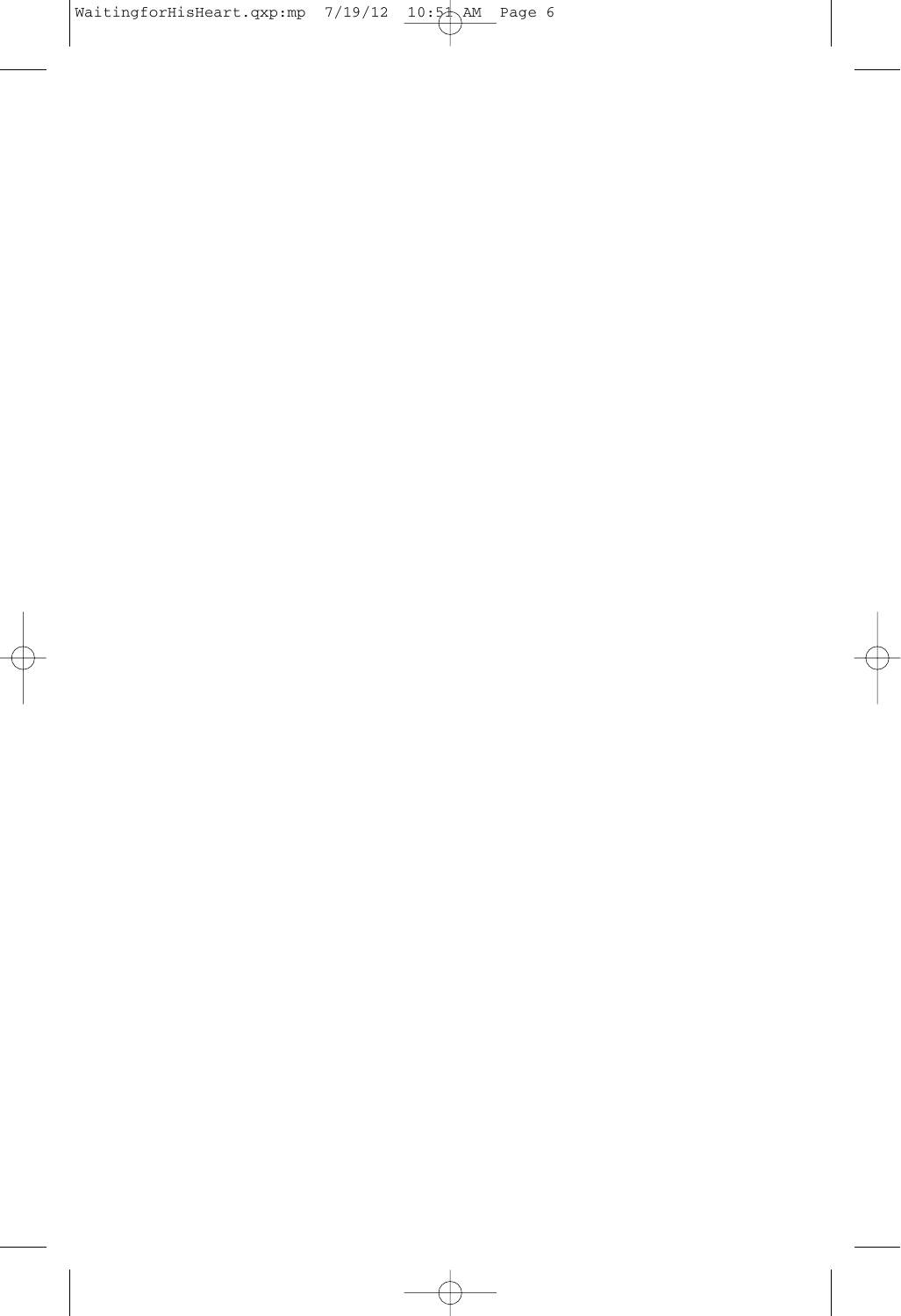## **CONTENTS**

|                | Do You See Me?                                                | 9   |
|----------------|---------------------------------------------------------------|-----|
|                | <b>GIVING MY HEART AWAY</b>                                   |     |
| $\mathbf{1}$ . | "No Matter What"                                              | 15  |
|                | 2. "If Only You Would"                                        | 25  |
|                | Learning along the Way God Loves Me                           |     |
|                | 3. By the Lake at Manitowoc                                   | 37  |
|                | Learning along the Way Gifts during Turbulent Times           |     |
|                | 4. God Didn't Walk Out the Door                               | 45  |
|                | Learning along the Way The Word of God                        |     |
|                | 5. How Long, Oh Lord?                                         | 59  |
|                | Learning along the Way The Promises Are for Me Too?           |     |
|                | 6. Still Waiting                                              | 71  |
|                | Learning along the Way The Church's Place in Times of Trouble |     |
|                | 7. Battle on My Knees                                         | 83  |
|                | Learning along the Way Beware of Lurking Temptation           |     |
|                | 8. Daily Life and God's Promises                              | 93  |
|                | Learning along the Way The Church and Your Children           |     |
|                | 9. His Surprising Words                                       | 105 |
|                | Learning along the Way It Wasn't Supposed to Be Like This     |     |
|                | 10. In the Darkest Hours, Just Before Dawn                    | 117 |
|                | 11. Forgiveness and Restoration                               | 123 |
|                | 12. Day of Redemption                                         | 131 |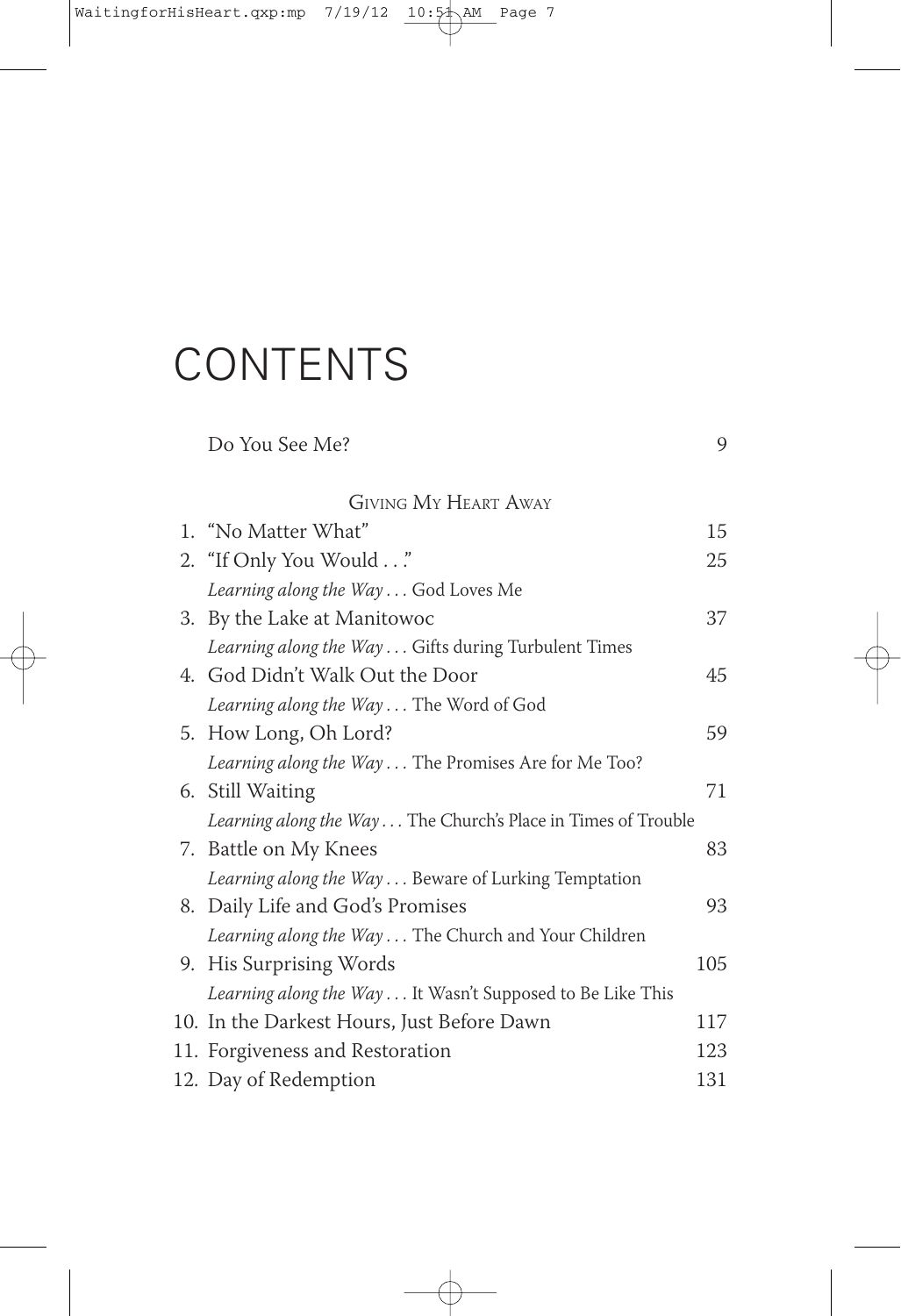| 13. No Longer Afraid                                    | 141  |
|---------------------------------------------------------|------|
| 14. In Their Own Words: Jordan, Kristen, and Jena Speak | 145  |
| 15. In His Own Words: Mark Speaks                       | 157  |
| WALKING IT OUT-EXAMINING YOUR OWN HEART                 |      |
| Your Turn                                               | 163  |
| The Hope We Have                                        | 165  |
| His Tenderness toward You, His Beloved Child            | 166  |
| The Power of God                                        | 167  |
| Idols of the Heart                                      | 168  |
| Fear                                                    | 170  |
| Keeping the Focus on Your Own Heart                     | 171  |
| Choosing to Forgive                                     | 172. |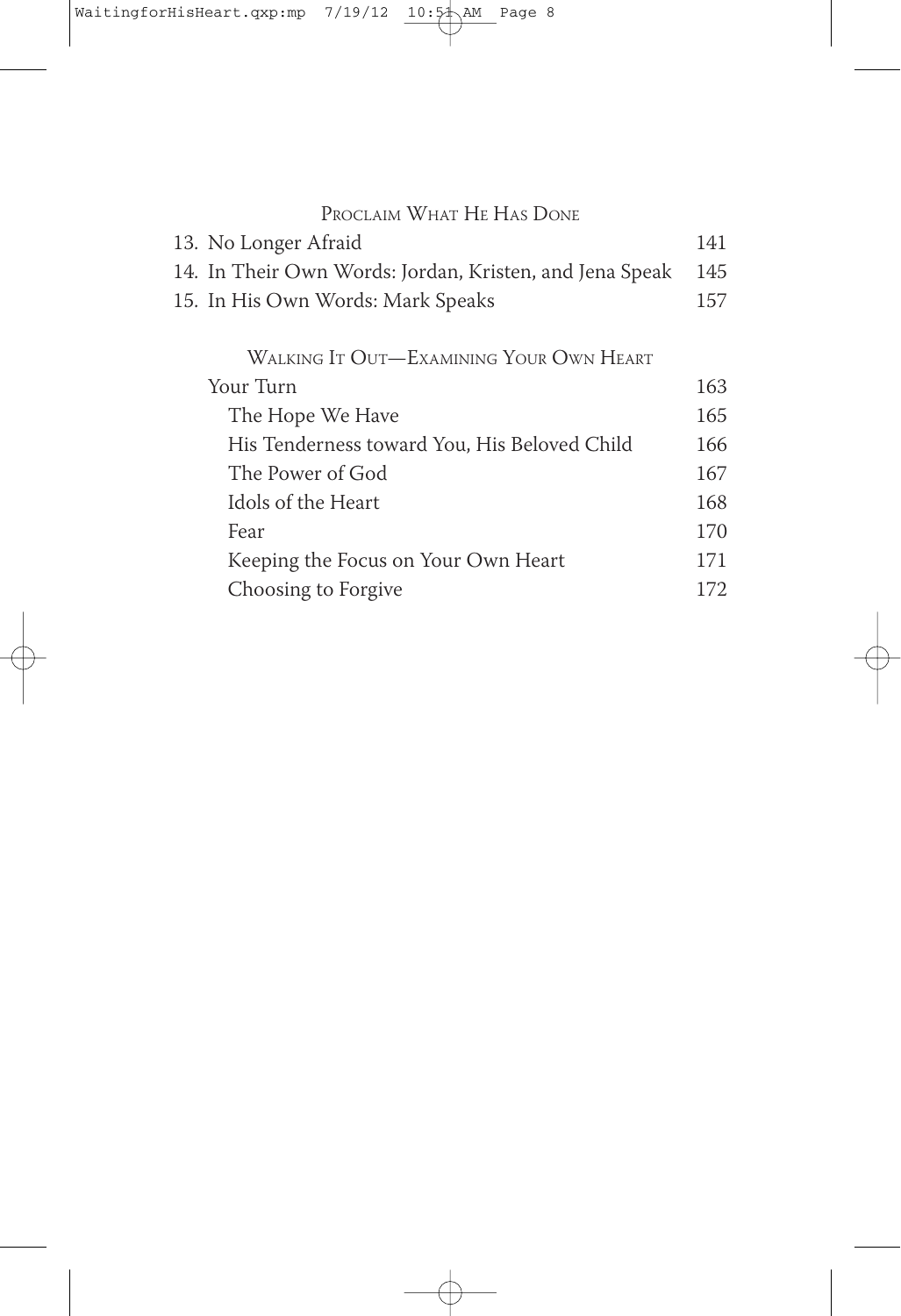#### Do You See Me?

[Hagar] gave this name to the Lord who spoke to her: "You are the God who sees me." —Genesis 16:13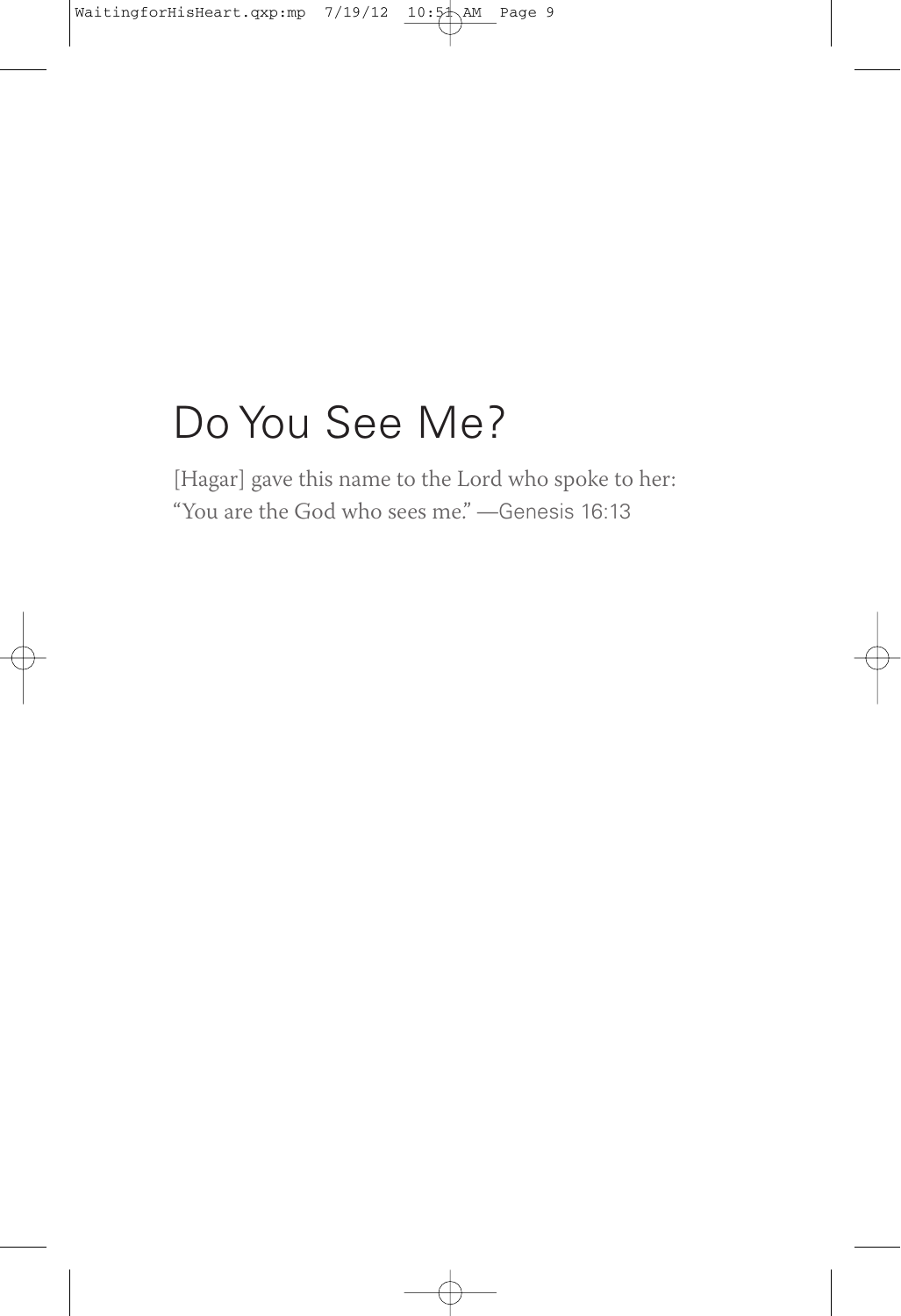know that You are a God who cannot be measured or fully understood.

know that You are a God who cannot be measured or fully understood.<br>I watch in awe as the sun sets and as the stars You cast emerge from the darkened sky. I hear the thunder as it shakes the I watch in awe as the sun sets and as the stars You cast ground. I see the magnificent evidence of Your power all around me. I know that You gave me the most perfect, most beautiful gift by tearing Your own flesh for my sake. I know that You are the beginning and end and I inherit Your kingdom because of Your grace.

I know You knew of me before the foundations of the earth. I know that You delight in hearing my voice, my outstretched arms reaching, searching for You. I know that You are my Creator, and it is only because You allow it, that my lungs take in lifebreath and my heart is able to pump my life-blood.

But, God, do You see me? Do You care that I feel forgotten, shelved even by others? I know You love me, but do You care about me today? As days melt into weeks, do You watch as I grow even more unsure of Your love . . . anyone's love? Do You see, as I put up walls and shut down thoughts and avoid relationships, afraid they will only lead to more disappointment? Though I've chosen to shut them out of my mind, can You still see my dreams—the ones I once dared to dream?

Can You still see those things in my heart that have gone unmet for so long?

How is it that I feel so far from the purpose for which I was created? Where have I gone, where have I wandered to? Do You watch from afar as I struggle? Do You read my thoughts and know how I am afraid to imagine? afraid to think? Do You see my faint heart?

I know that You are the Author of Life, but do You see me, Lord?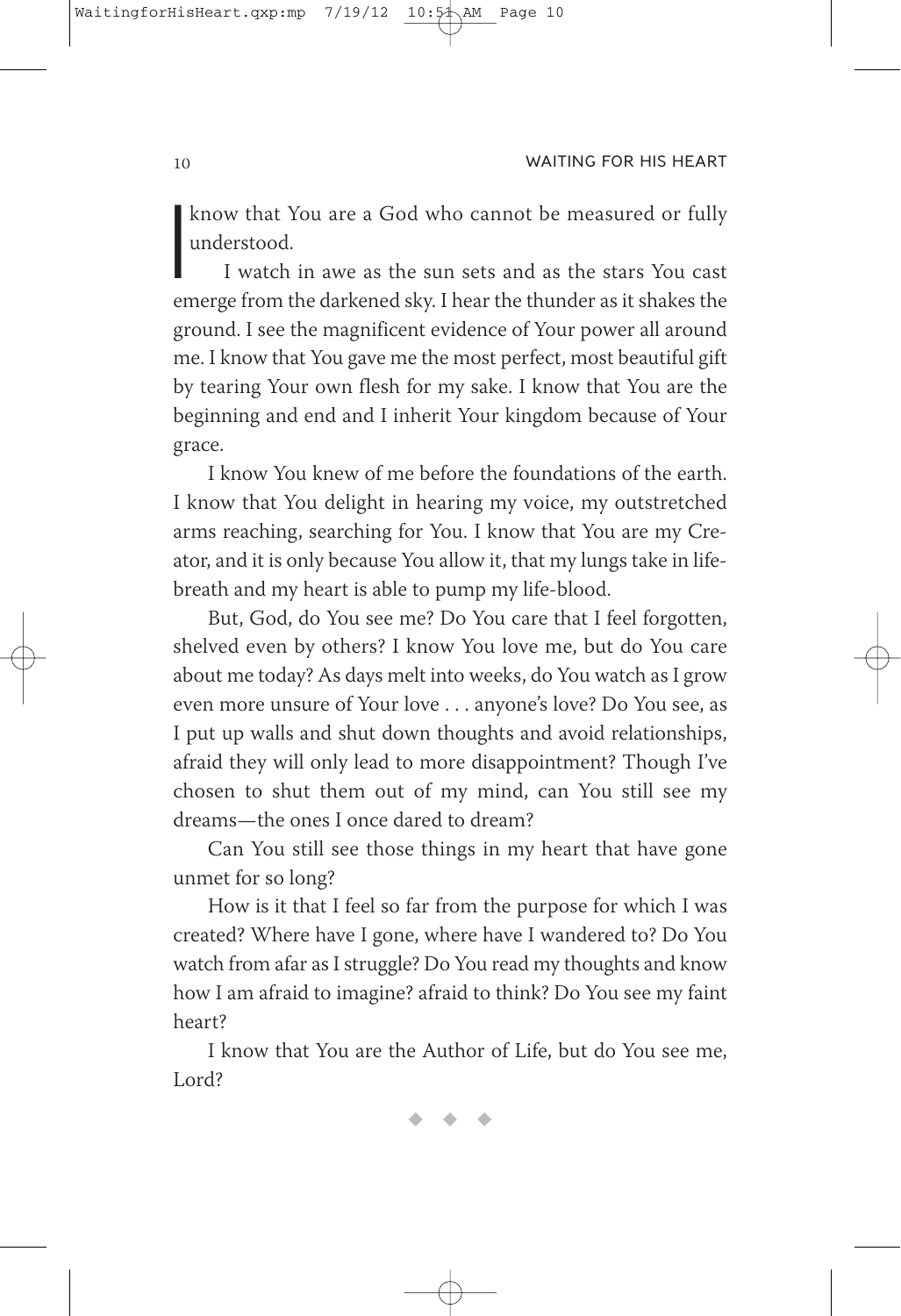Such was the cry of my shriveled-up soul as I searched desperately for answers. God knew my sorrow over my broken marriage. He also saw my selfishness, pride, fears, struggles. It was necessary for me to question, to cry out, to press in, deeper still to the Lord: "Where are You, my God? Where must I go before I find You?" It was necessary because I could no longer place my trust in my marriage, my ever-changing emotions, or in my husband.

In the twenty-two years of waiting, I did learn of God's faithfulness, holiness, and abounding love and that yes, no matter how I feel, God sees me.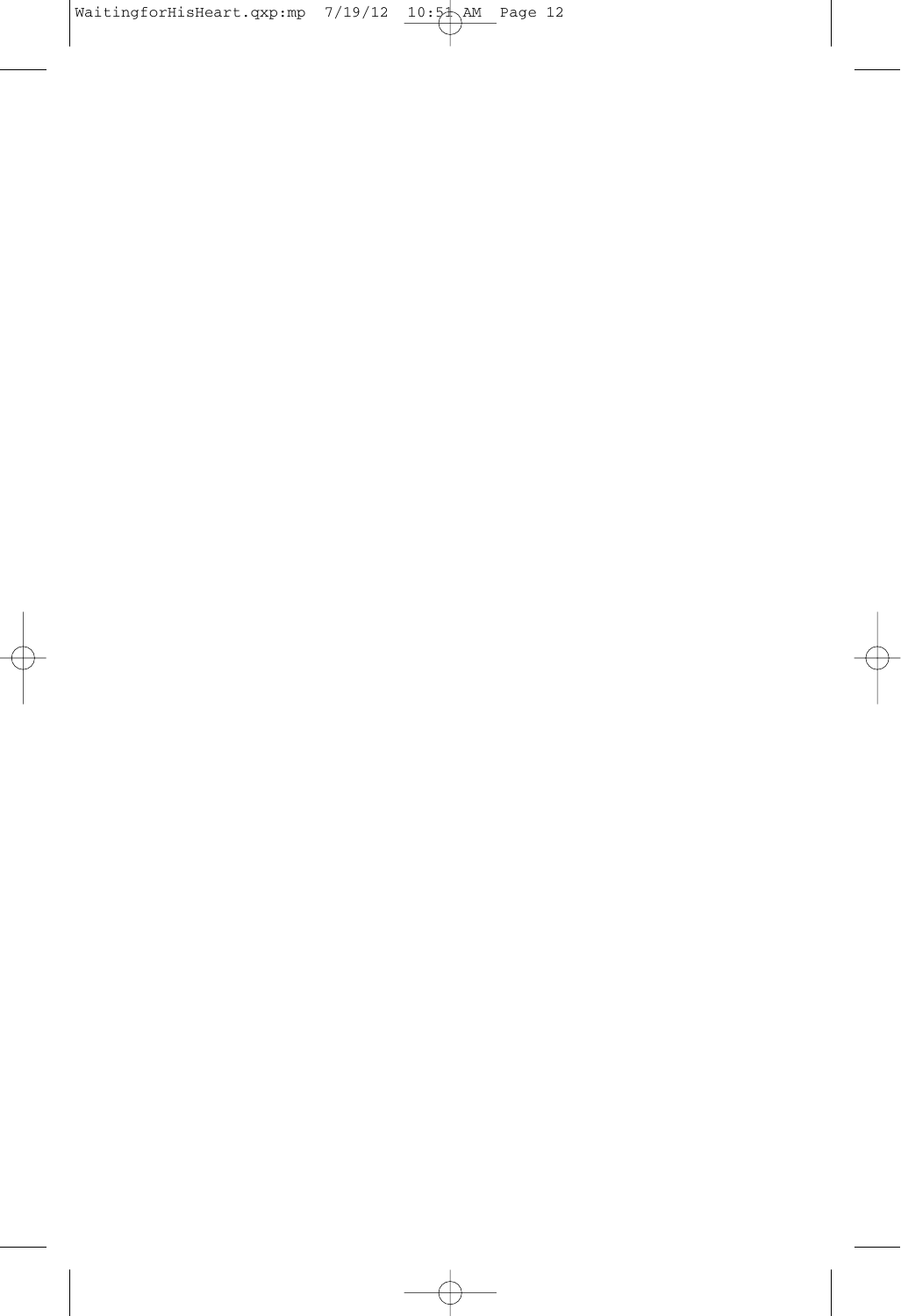#### Giving My Heart Away

"Today I spoke a vow to love and to honor my beloved—until death do us part. I intend to keep that vow, no matter what." —May 4, 1985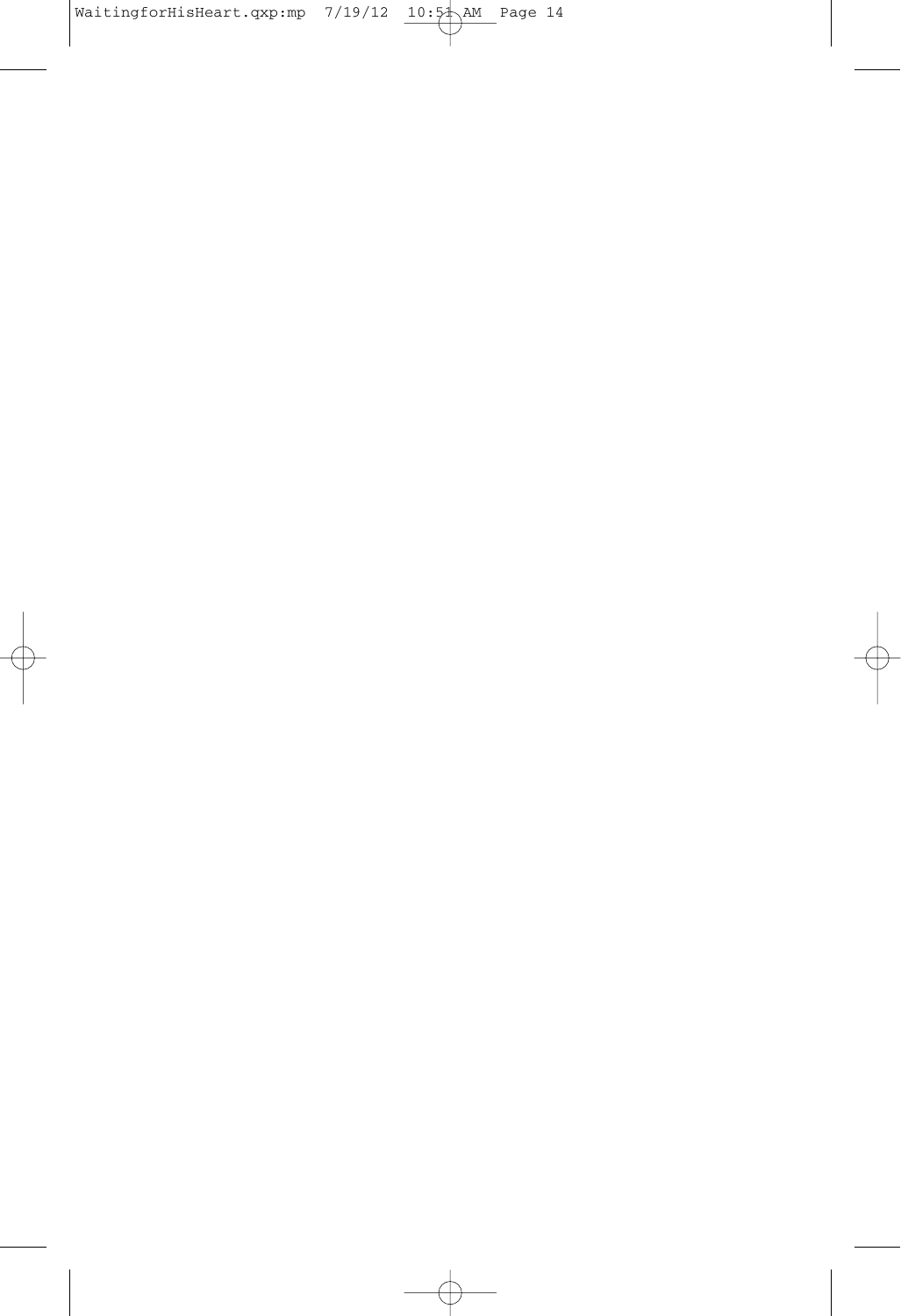## **Chapter One**

### "No Matter What"

Unless the Lord builds the house, the builders labor in vain. —Psalm 127:1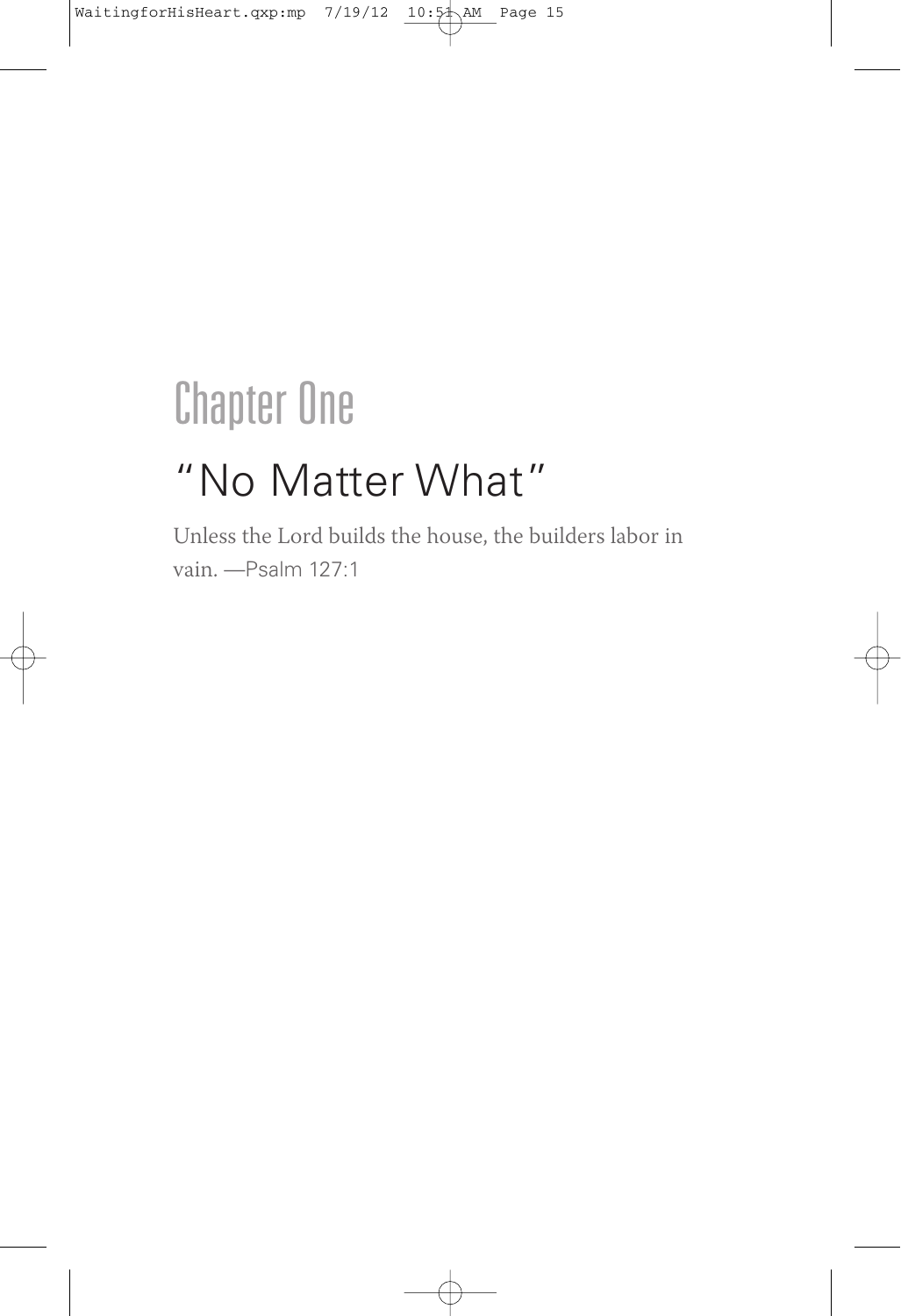s the years came and went, Mark fell deeper and deeper into addiction. He pulled further away, rarely even eating a meal with the family. His anger would flare up more often, and the amount of time we saw him sober dwindle s the years came and went, Mark fell deeper and deeper into addiction. He pulled further away, rarely even eating a meal with the family. His anger would flare up more often, sponsibility fell on me as he became resentful and unable to follow through with responsibilities. Our three children were old enough to know what was going on. They saw it for what it was. There seemed to be no easy way for them to deal with seeing their father when he had been drinking.

How had this happened?

 $\blacklozenge$  $\bullet$  $\bullet$   $\bullet$ 

I was twenty-one when I spoke my vow of marriage. I couldn't imagine anything threatening our promise to each other. I wrote in my journal the night of our wedding that I would honor my commitment, no matter what. I had no idea what "no matter what" could mean in an unpredictable world. I was looking to start my married life with a husband who would protect, honor, and cherish me. The thought of my man not doing those three things was nowhere on my radar. Never in my wildest dreams would I believe that rather than look to him for protection, I would one day need protection from him . . . my own husband. The "no matter what" in our marriage would take us through much anguish.

It took years for us to understand God's plan for marriage and the character of His redemptive heart as we muddled through life.

> $\blacklozenge$  $\bullet$  $\bullet$

I grew up believing that marriage must be relatively easy. My parents weren't screamers or prone to react with anger. If they had disagreements, they took care of them out of earshot of us kids. My mom didn't seem to struggle with allowing her husband to lead the family and Dad dearly loved his wife enough to always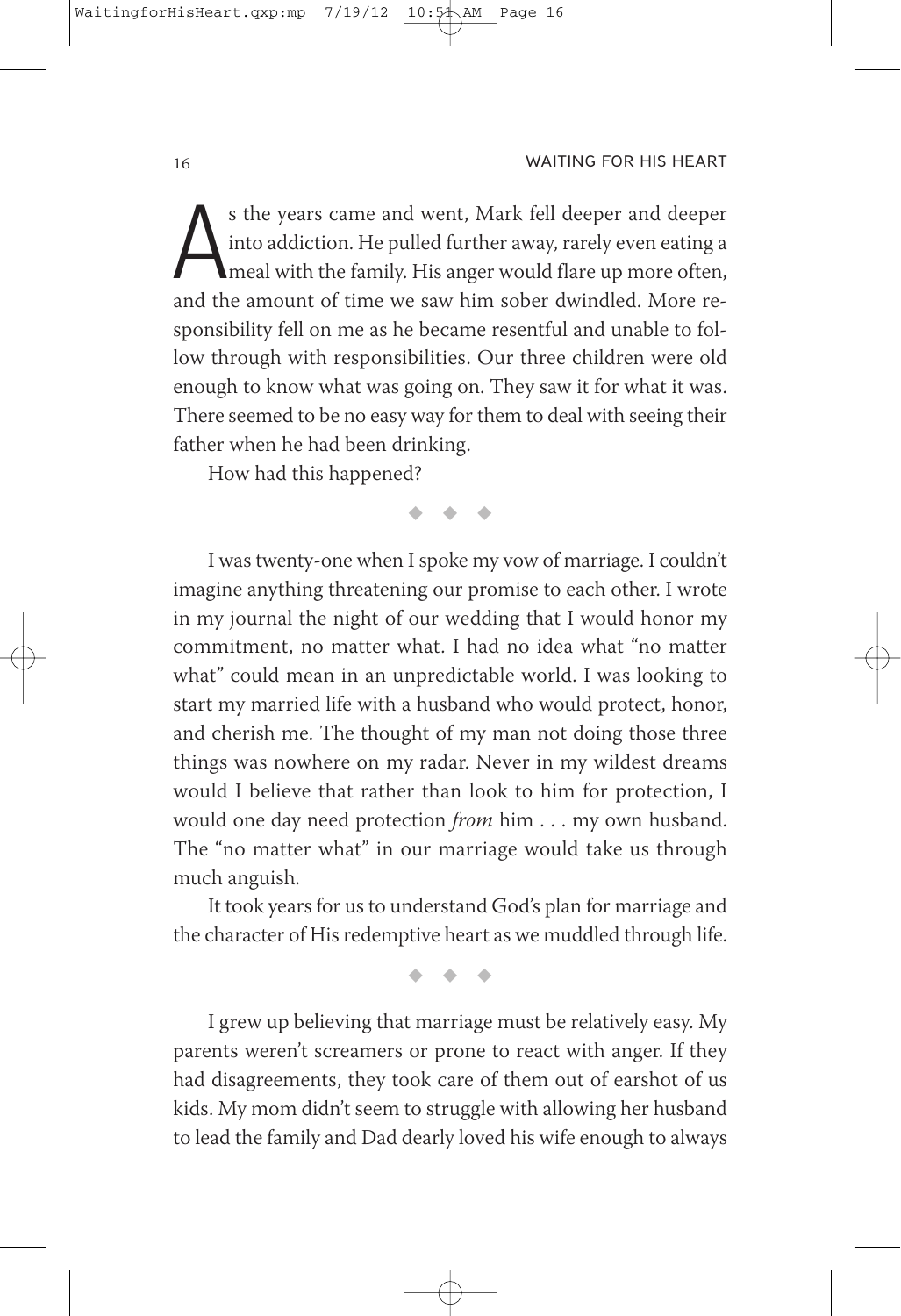consider her thoughts, feelings, and wishes.

I had the misconception that marriage really could be a fairytale romance. If my parents had any struggles, they convincingly kept them hidden. I did know that money was always tight on our Midwestern family farm. Other than that, I thought their life was rather problem-free. I figured I'd meet my Prince Charming someday and we'd live a life similar to the one my parents lived, or at least the life I perceived them to live.

When my eye did catch the flashing smile of a tall guy named Mark, it didn't take me long to imagine being lifted onto the back

of a white stallion by this brave and handsome rider. It was obvious that I loved the romanticized version of a relationship. Our love began to flourish in the month of May just as the lily of the valley is in full bloom and warmth begins to drench the cool ground. Just three years

I dropped to my knees one day and rededicated my heart and my marriage to the Lord.

later we were married as the lilies were making their yearly appearance. I couldn't wait to enter our little rented house as Mark's wife, bearing his last name like a badge of honor. I was certain complete contentment was waiting for me on the other side of the threshold.

Two years into our marriage, we were over the moon with joy as we welcomed our first child. We were now a family of three. Rocking our precious little boy Jordan in my arms, watching his chest rise and fall with every breath, his tiny fingers wrapping around my hand, I was overwhelmed with love. Mark adored his little boy and was a good father to his infant son.

We soon had the added delight of two beautiful daughters. kristen and Jena. Within three years and three months we brought home three precious babies. To say the least, life was busy.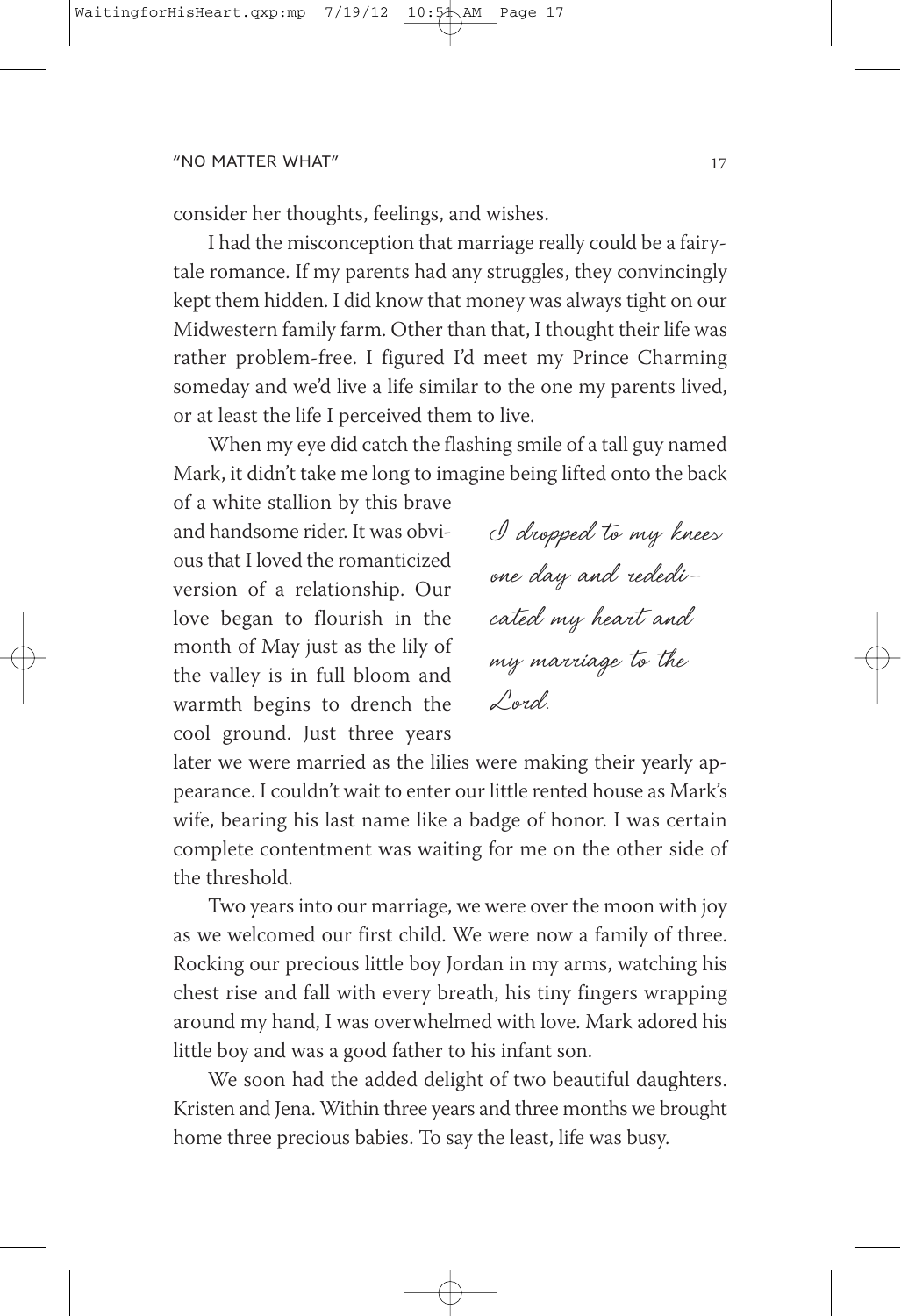But something else had taken up residence in our home and invaded our marriage, something I had certainly not invited. It stormed in and drove a wedge into our relationship and heartache into every corner of our lives. Mark had begun to drink heavily. He became distant as the pulls of financial responsibilities and daily life took a toll on him. The more I pressured him for attention and help, the more he pulled away. I was becoming more critical of him. I was realizing that the man I believed would bring me happiness was incapable of doing so. While I was looking to him to fulfill what no man is meant to fill, he would be fixated on the drink in his hand.

During the same time our babies were coming along, a tragedy in my family caused me to reexamine my life. My cousin's wife died just days before she was to deliver her twins: a boy and a girl. Complications and a critical hospital mistake took her and her babies' lives. She was such a tender, loving woman who loved the Lord. I couldn't understand why God would take her and spare someone like me. Her husband leaned hard upon the Lord as he managed to weed through the incredible grief that overtook him and their three-year-old son. After struggling with her death and my own need for a Savior, I dropped to my knees one day and rededicated my heart and my marriage to the Lord.

My husband did not find my new love for the Lord amusing. When I asked him to go to church, he tagged along, but only to satisfy me. I longed to share my faith with Mark. Watching other couples at church interact brought such sadness. Even with Mark by my side, I felt alone. Mark's discontent was most always evident on Sundays. (Later I would learn that he never felt more judged than in those days.) Countless times I tried to press him about his need for a Savior, not realizing I was vainly attempting to do the work of the Holy Spirit.

I began to pour all of my spare time into the study of God's Word. I was hungry for truth. Still, a cloud of doubt, worry, anger,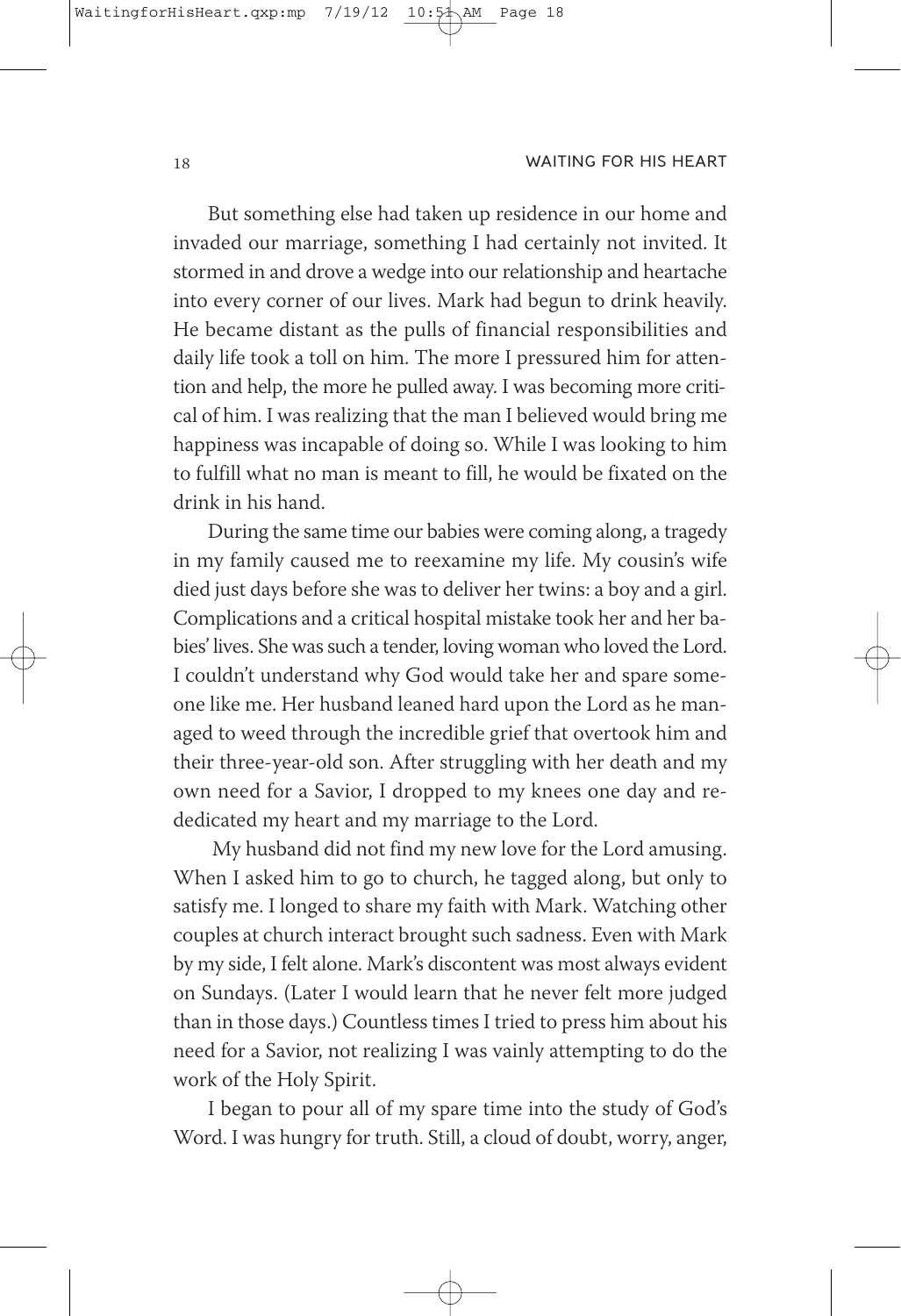resentment, and denial constantly hung over my head. I would spend hours crying out to God in desperation, begging for Him to take away the addiction that was changing my beloved husband into someone I didn't recognize.

For a few years, the intensity of the situation tapered off somewhat, though the alcohol demon was still always there, always hovering. For a time, Mark became more engaged in our daily lives. He devoted time to being a football coach, and helped with the kids' Little Leagues and Jordan's scout troop. He loved playing with kristen and Jena, and made it a point to spend some individual time with each of our children. We plugged into a wonderful church. We had friends who loved the Lord and loved us. We also made the decision to homeschool our girls. It was all a part of God's mercy, for He was putting into place sources of strength we would greatly need in the coming years. At that time there was laughter and love in our home, but we walked cautiously, for we never knew when the demon would raise its ugly head.

It was also during this time that the Lord opened doors so that I was able to use my passion for music and writing. Mark often encouraged me to pursue my songwriting career. Because I've always been happily creative, God gave me many wonderful opportunities to minister to people through music. It exposed my children to places of extreme poverty since I often brought them along when possible. As we traveled to places such as orphanages and shelters, the children were provided with ample opportunities for lessons in compassion. I was continually drawn to desperate places. Those who filled the orphanages, prisons, shelters —the people who were broken and oppressed—I could identify with, I understood.

But the drinking continued, and Mark was pulling away from the family. Although the changes caused by his drinking and my critical attitude were at first subtle, eventually it became a nasty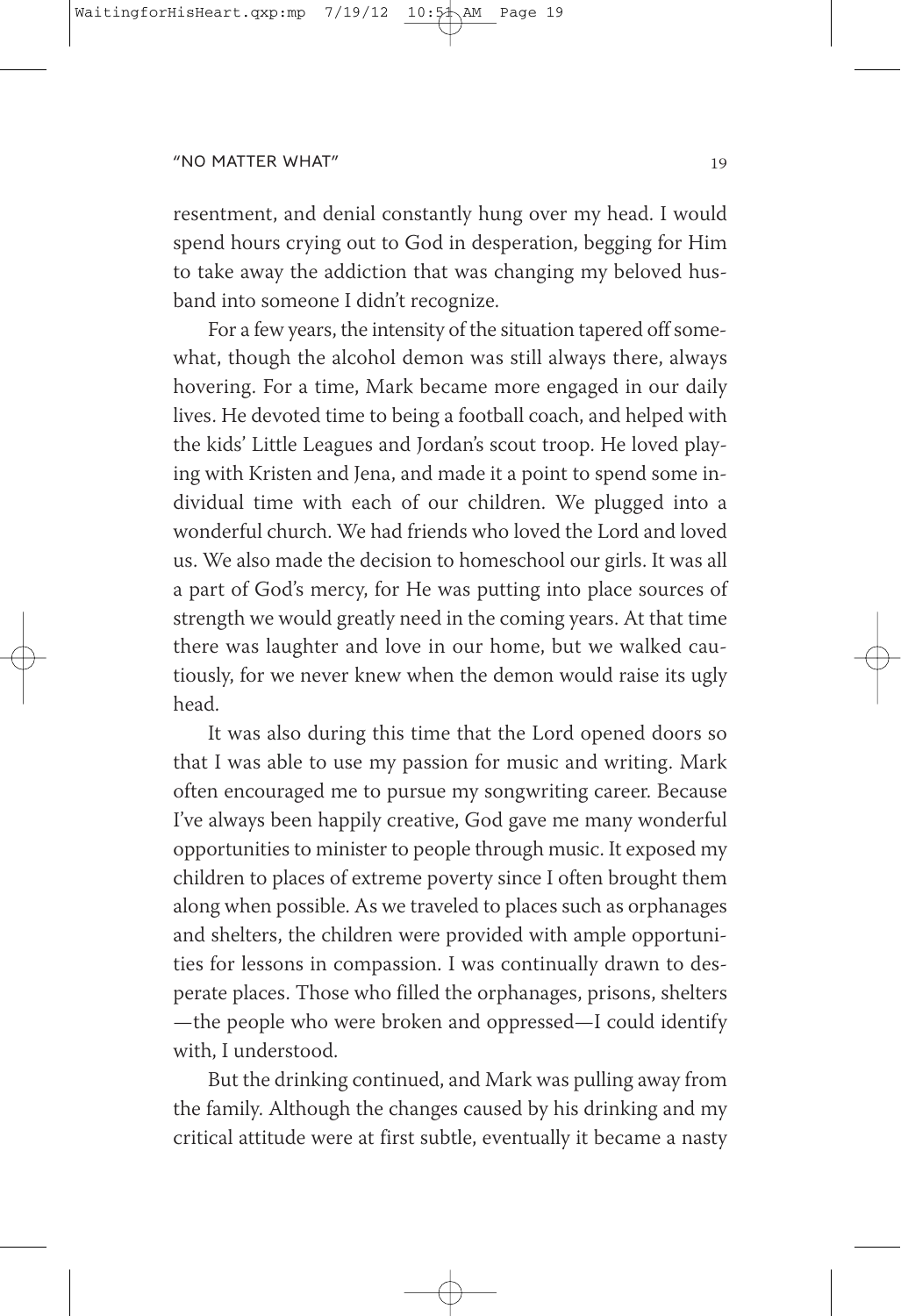cycle in our lives—my demands and his drinking, his drinking and my demands. My insecurities made the situation even more difficult as I placed pressure on his shoulders to make me "happy." When we had dated, he kept most of his alcohol use hidden from me. Drinking was something he mostly did with the guys. I tried to ignore it and pretend it wasn't there. It was easier for me not to deal with it because I was ill equipped to know how. Now, however, it was affecting our relationship and our family life. I could ignore it no longer.

Unfortunately, I only reached out for help in those early years a few times. I truly didn't want to say anything to anyone that was out of disrespect for my husband. I never wanted to hurt him. And I struggled with my own pride, wondering what people would think; would they not like Mark? Be shocked? Turn away? Could anyone understand? How would our children be treated? Lies from the enemy ran rampant in my mind and many times, I believed them. I thought that if I just prayed enough and loved enough, God would change Mark. God certainly could change him, but Mark had to be willing. However, first, God needed to change me.

> $\blacklozenge$  $\bullet$  $\bullet$

I continued on my own downward spiral of depression. At the lowest point, I could barely get dressed in the morning let alone take care of my family. I was overwhelmed with grief. One morning it actually took me a half an hour just to put my socks on. My heart hurt so badly, I didn't think it could continue to beat. I began to open up and tell a few of my close friends about the struggles going on in our household. I was desperate for help and desperate for someone to understand. I wanted answers. I wanted to hold my beloved man without the mistrust and wall that was between us. Had I known that the journey would last over twenty years I would not have had the strength, the courage, or the de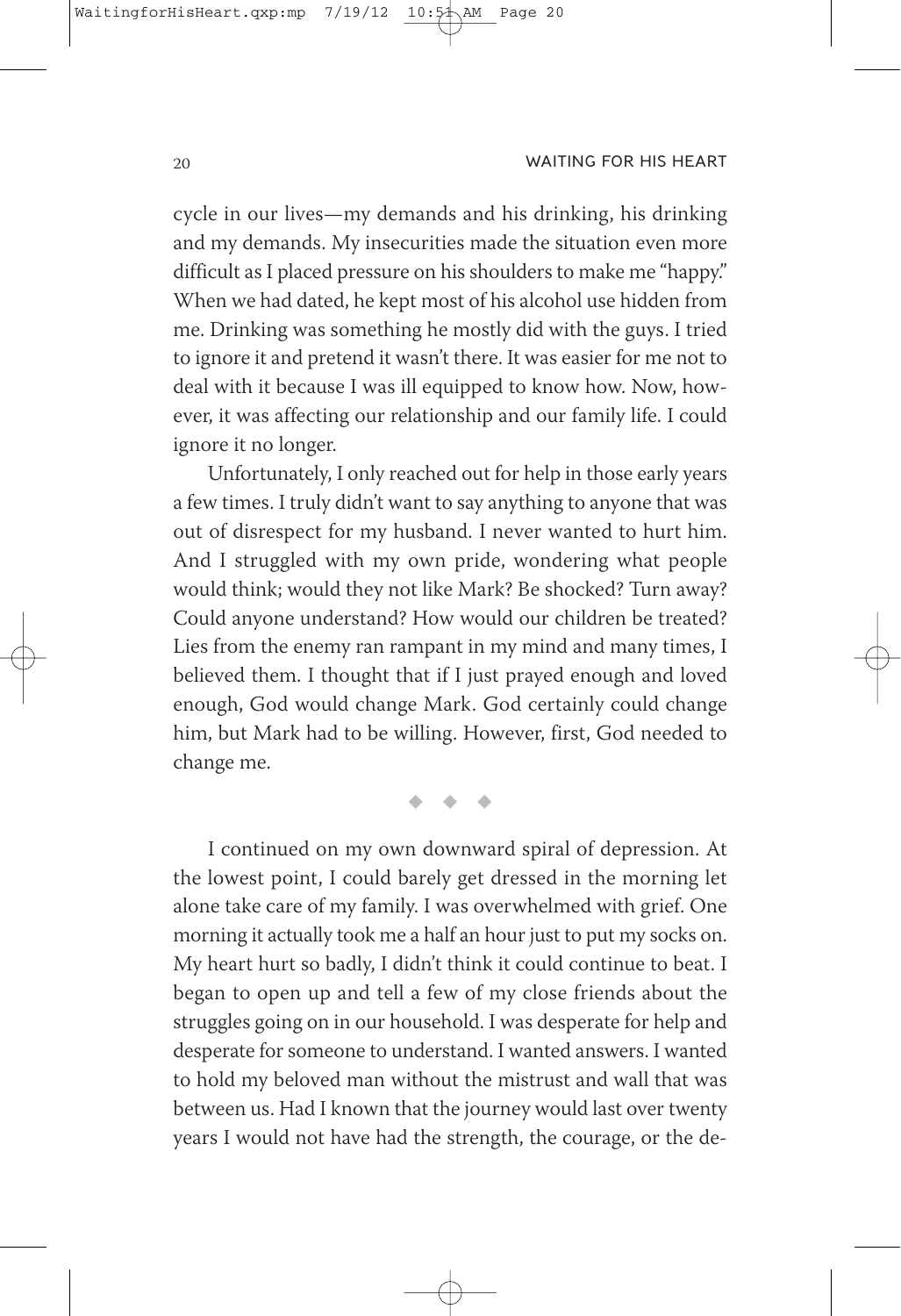sire to keep going. I lived with the mentality of doing just one day, one day at a time. I couldn't have imagined the nightmare that was coming.

 $\bullet$   $\bullet$   $\bullet$ 

Usually, when I traveled to minister through music, I would take one of the kids with me but this particular trip, I went alone. The kids were having fun taking a break from school for Christ-

mas break. I had come to San Diego to do a worship event and a children's concert. It was New Year's Day and I was on the beach, soaking up as much sun as I possibly could before heading back to the Midwest

Despite the strained state of our marriage, I missed Mark terribly.

and into a brutal snowstorm. Many issues troubled my spirit, but most of all, Mark and our marriage were heavy on my heart. Though our children were more independent and able to reason and understand better, I constantly feared what effect our marital struggles were having on them.

The tide was low, so I was able to walk quite a long way through very shallow water, praying intently about our marriage as I went. I dreaded the thought of another twelve months with the same old issues. I was confused and tired and I desperately needed God to give me direction. It was the same old crying out, "Lord, what am I to do?" The response I received was not an audible one, but in my spirit, I heard the Lord say, "Joy, do you trust Me?"

"Yes, Lord, I trust You," I responded in my heart and again, I heard,

"Joy, do you trust Me?"

"Yes, Lord," once again I answered and once again He asked me,

"Joy, do you trust Me, do you trust Me with Mark?"

"Yes, Father, I do trust You."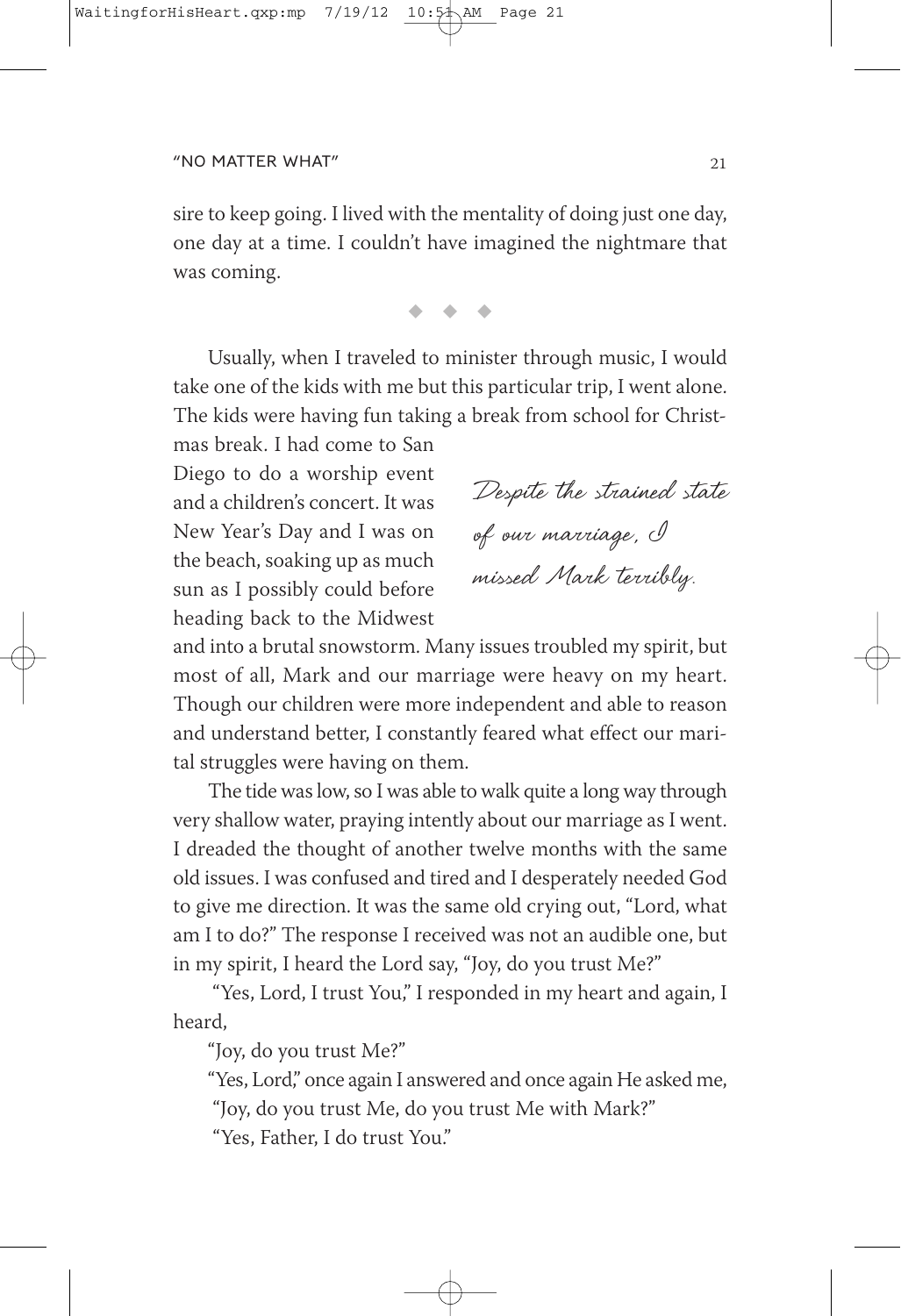Three times I heard in my spirit the Lord ask if I trusted Him. Three times, I had responded with a yes. I had no idea how, over and over again, I would need to think back on this time and this place and remember that the Lord wanted me to truly trust Him. And that I said yes.

Later that night, as I boarded the plane, my mind lingered over the words my spirit had heard earlier. I left the warm winds and the sandy beach behind, flying into a nasty snowstorm that had been raging in the Midwest. The plane made it as far as Chicago, skidding across the icy runway during landing. Although it was now morning, all that could be seen was blinding snow. Along with other weary travelers, I got in line to begin the tedious process of attempting to get out of Chicago. It was futile, due to the blizzard, and for the first time in twenty years Chicago O'Hare was closing. Everyone was advised to find a hotel. The airport was closing its doors and security demanded that everyone leave. I was one of the last persons to get a shuttle to a hotel. It was a haunting feeling to hear such silence in a place that is normally bustling with life.

Except for some abandoned cars along the road the city was deserted. By the time I reached the hotel, I was exhausted. I wanted so much to be with my family all cozy in our house, making snow ice cream with the kids, instead of alone in a hotel. And, despite the strained state of our marriage, I missed Mark terribly.

For the next two days, I was holed up in that hotel, alone with God. I opened my Bible and came to the last chapter of John verses 15–17. It was the account of Jesus reinstating Peter on the beach. I had plenty of uninterrupted time to chew on this portion of Scripture.

Peter denied Christ three times on the eve of Christ's death on the cross. I can't imagine the anguish his failure caused his soul. In that last chapter of John, the resurrected Christ is with His disciples, along a stretch of beach, and He begins to speak directly to